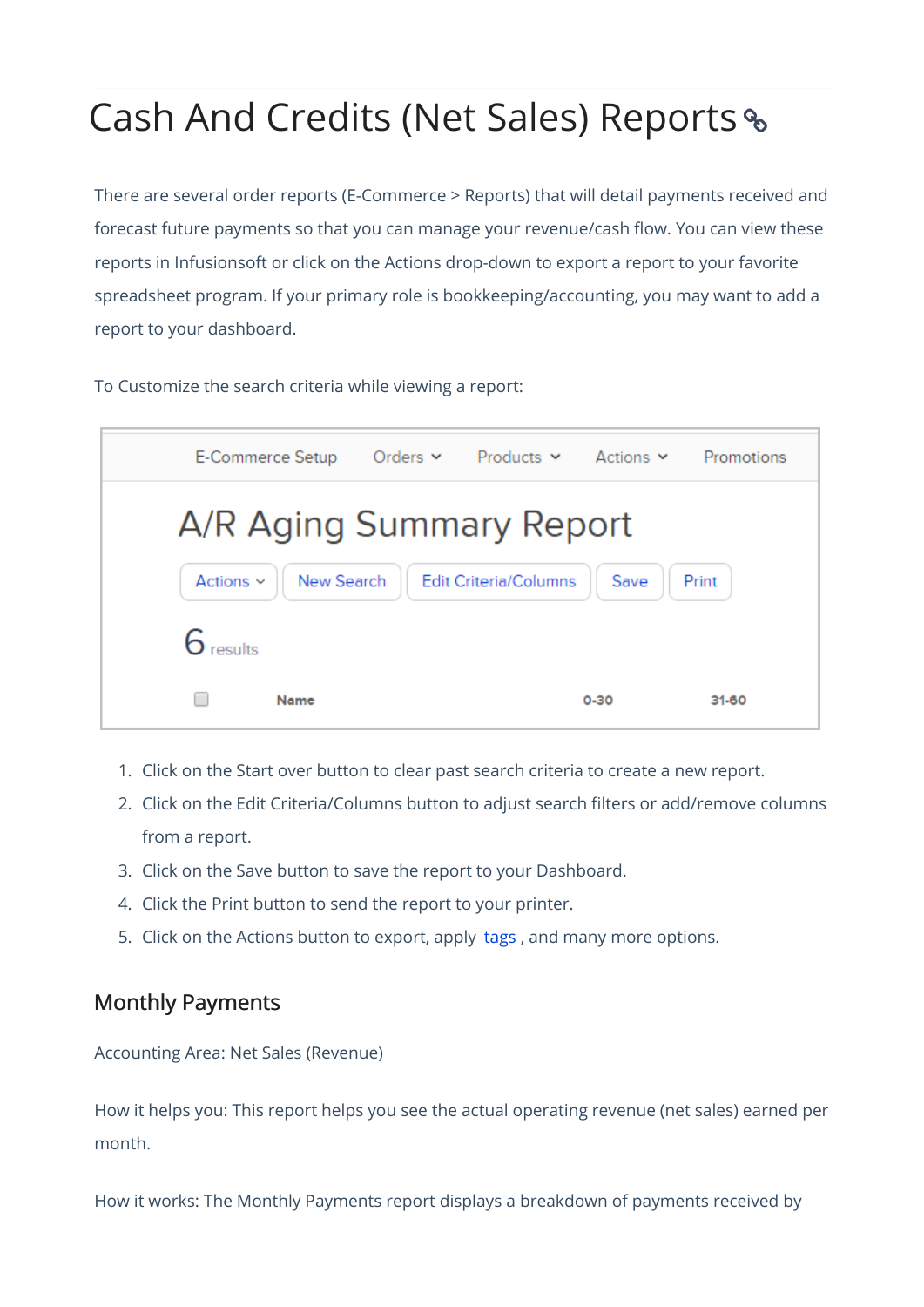month. This report shows how many payments have been received, the monthly total, and credit totals. You can filter this report by month, year, payment type, product, payment amount, and more.

Important notes: Click on Show Details to view payment details broken down by day.

## Daily Payments

Accounting Area: Net Sales (Revenue)

How it helps you: This report helps you see the actual operating revenue (net sales) earned per day.

How it works: The Daily Payments report displays a breakdown of payments received per day. This report shows how many payments have been received, the daily total, and credit totals. You can filter this report by month, year, payment type, product, payment amount, and more.

Important notes: Click on a Date to view payment details broken down by day.

#### Payments Report

Accounting Area: Net Sales (Revenue)

How it helps you: This report helps you see the actual operating revenue (net sales.)

How it works: The Payments reports detail all of the actual payments received along with any credits issued within a date range. By combining payments with credits, you are able to view your net sales within a given date range. This is a detailed report, displaying the Sale (Order Name), the customer name, date, payment amount, and more. You can filter this report by month, year, payment type, product, payment amount, and more. Note: This report combines payments and credits. If you need a breakdown, use the Monthly or Daily Payments Report.

#### Cash Forecast Report

Accounting Area: General Financial Management

How it helps you: You can use this information to evaluate future cash on hand and to manage